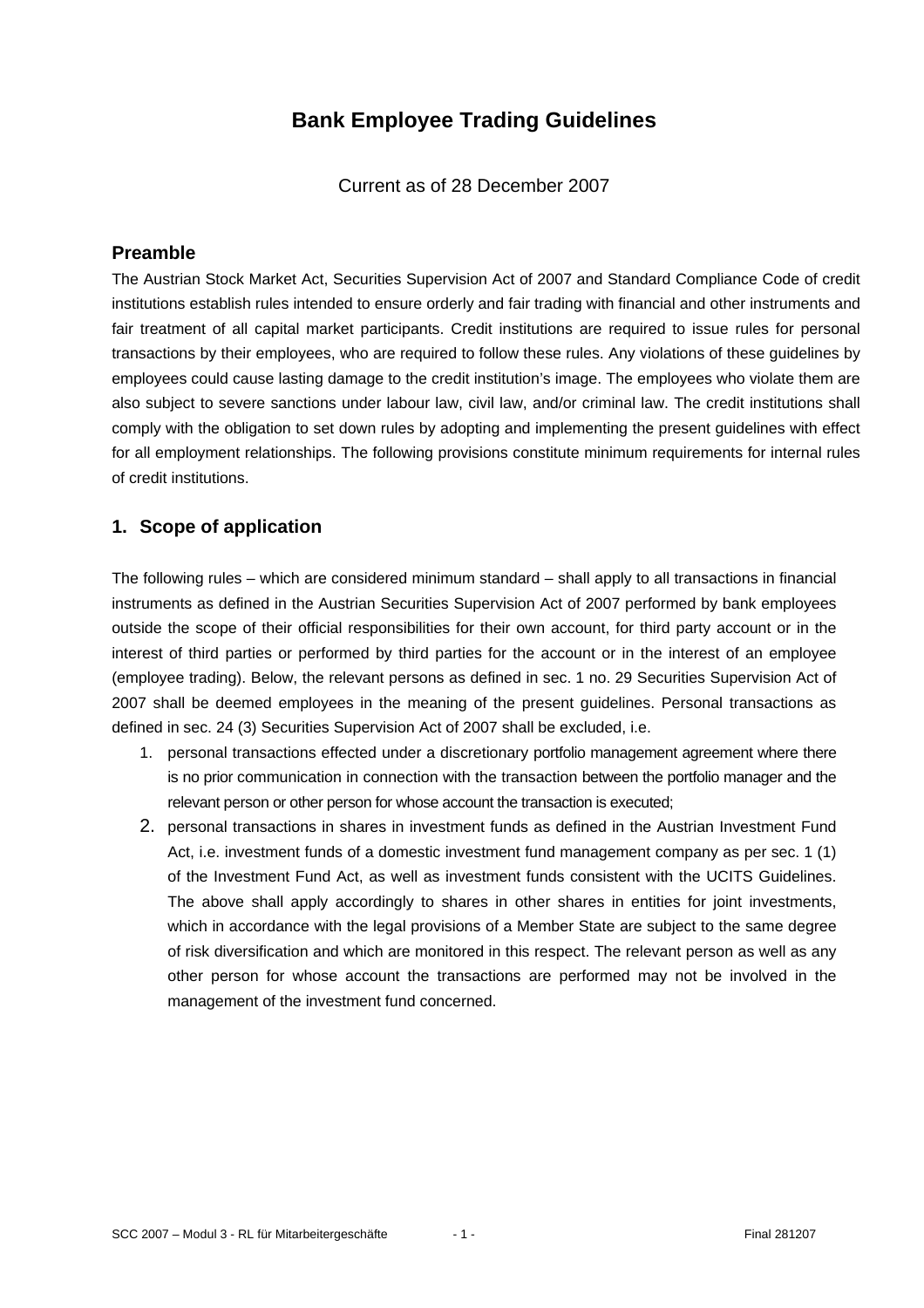# **2. Principles**

Employees transactions must not be contrary to the interests of the credit institution or of the customer. In particular, the above shall include the misuse of confidential information regardless of whether or not such information is suited to significantly affect the price or not. Furthermore, the above shall include transactions in violation of the principle that comparable customer orders must be executed in sequence and without delay or based on the principle that the customer's interests are always to be treated preferentially over the interests of the bank or its employees Lastly, employees are prohibited from recommending such personal transactions to any other person or to incite such person to do so or to disclose information/opinions if such disclosure is liable to incite such person to conclude such transactions or to recommend such transactions.

The employees are not permitted to request or accept, for themselves or for third parties, gifts of money or other benefits that might prejudice their independence. The management of a bank may set minimum limits for gifts which, if exceeded, prompt the obligation to obtain approval.

#### **3. Employee trading as a means of wealth-building**

The credit institution wishes to encourage its employees to acquire investment securities that serve as wealth-building investments. Employees should refrain from transactions involving frequent trades and counter-trades intended to profit from very rapid price fluctuations. In justified cases, the management may give special approval. Employees should also refrain from transactions that are disproportionate to their personal income and assets.

## **4. Employee trading on credit/loan basis**

For employee trading using settlement accounts and custody accounts, the account balances must be kept exclusively in the credit (taking securities cover into account) or else the transaction must be funded by a previously granted line of credit. The decision whether or not to grant a line of credit is made by the staff positions designated by the management; such decisions should be based on general principles, likewise established by the management.

#### **5. Custody account and settlement account management**

Employees who work in areas of confidentiality should maintain their own custody accounts and the related settlement accounts at their own credit institution. Such employees shall report all custody accounts and settlement accounts with their credit institution to the compliance officer if the compliance officer is not able to query such data. In exceptional cases, such employees may also maintain their own custody accounts and the related settlement accounts at a credit institution other than their own. In this case, special approval by the management is required, and it is necessary to report any custody accounts and settlement accounts maintained at a third-party credit institution. The above requires that the other credit institution is released from banking secrecy and all declarations of consent relevant under data protection law are submitted. Such special approval may become obsolete in case of revocation of the release from banking secrecy and of the declarations of consent relevant under data protection law.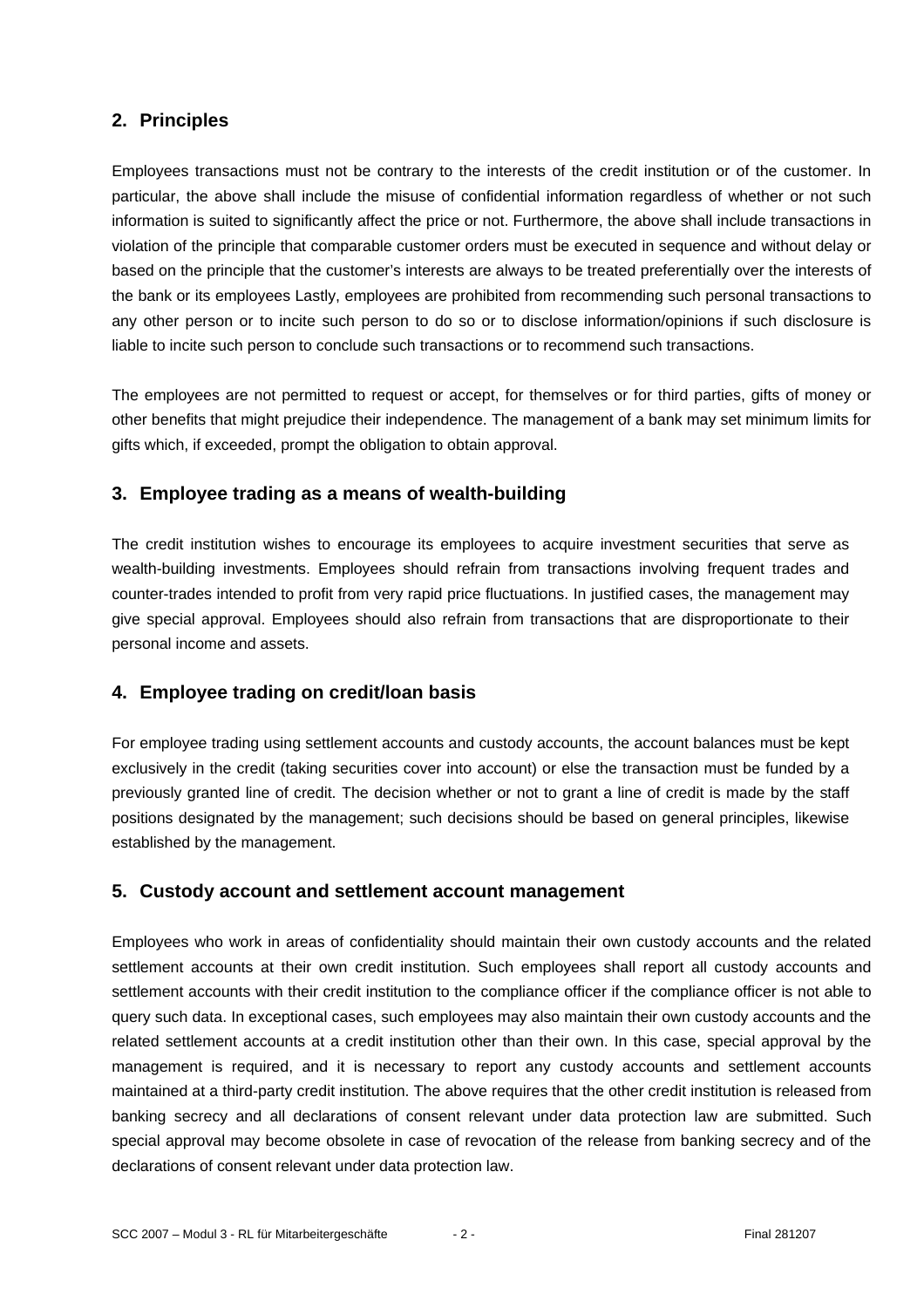Other employees should maintain their custody accounts and settlement accounts at their own credit institution.

All employees within the meaning of sec. 1 no. 29 Securities Supervision Act of 2007 may not process their financial transactions as over-the-counter transactions. On a case-by-case basis, a specific transaction may be approved in advance by the compliance officer. Orders regarding financial instruments within the employees' own bank shall be passed by the employees through the settlement account/custody account office. It is not permissible to issue direct orders within one's own bank, e.g. directly with the trader. Generally, agreements between employee and credit institution on prices that are not in conformity with the market are not be permitted.

## **6. Information and reporting duties**

To meet their compliance tasks, employees shall at the request by the credit institution provide complete information about all employee transactions, incl. transfers from the custody account. In addition, employees in areas of confidentiality must report all of their transactions that are not performed through their own credit institution, as soon as they place the order, at the latest on the day after the order has been executed. If necessary, all employees are to release the bank at which the settlement account/custody account is kept from its duty of banking secrecy vis-à-vis the compliance officer and make all relevant declarations of consent required by data protection law.

#### **7. Employee trading in securities on the watch list or restricted list**

The credit institution reserves the right to restrict transactions by employees or to cancel them after the fact. The compliance officer may also prohibit the execution of transactions involving securities on the watch list that have come to his attention. Employee transactions involving securities on the restricted list are prohibited if the restricted list has been communicated to these employees or they have otherwise gained knowledge of it.

## **8. Powers of attorney and powers to sign**

Employee in areas of confidentiality may not execute transactions for the account or in the interests of third parties – with the exception of family members (spouses, life partners and children) – in their own name and through their own settlement accounts and custody accounts held with the credit institution. Powers of attorney and signatory powers for third party accounts or depots kept with the employee's own or another bank may – with the exception of relatives – be assumed only upon prior approval of management The above requires that the other credit institution is released from banking secrecy and all declarations of consent relevant under data protection law are submitted. Such special approval may become obsolete in case of revocation of the release from banking secrecy and of the declarations of consent relevant under data protection law.

Employees outside confidential areas should comply with these provisions.